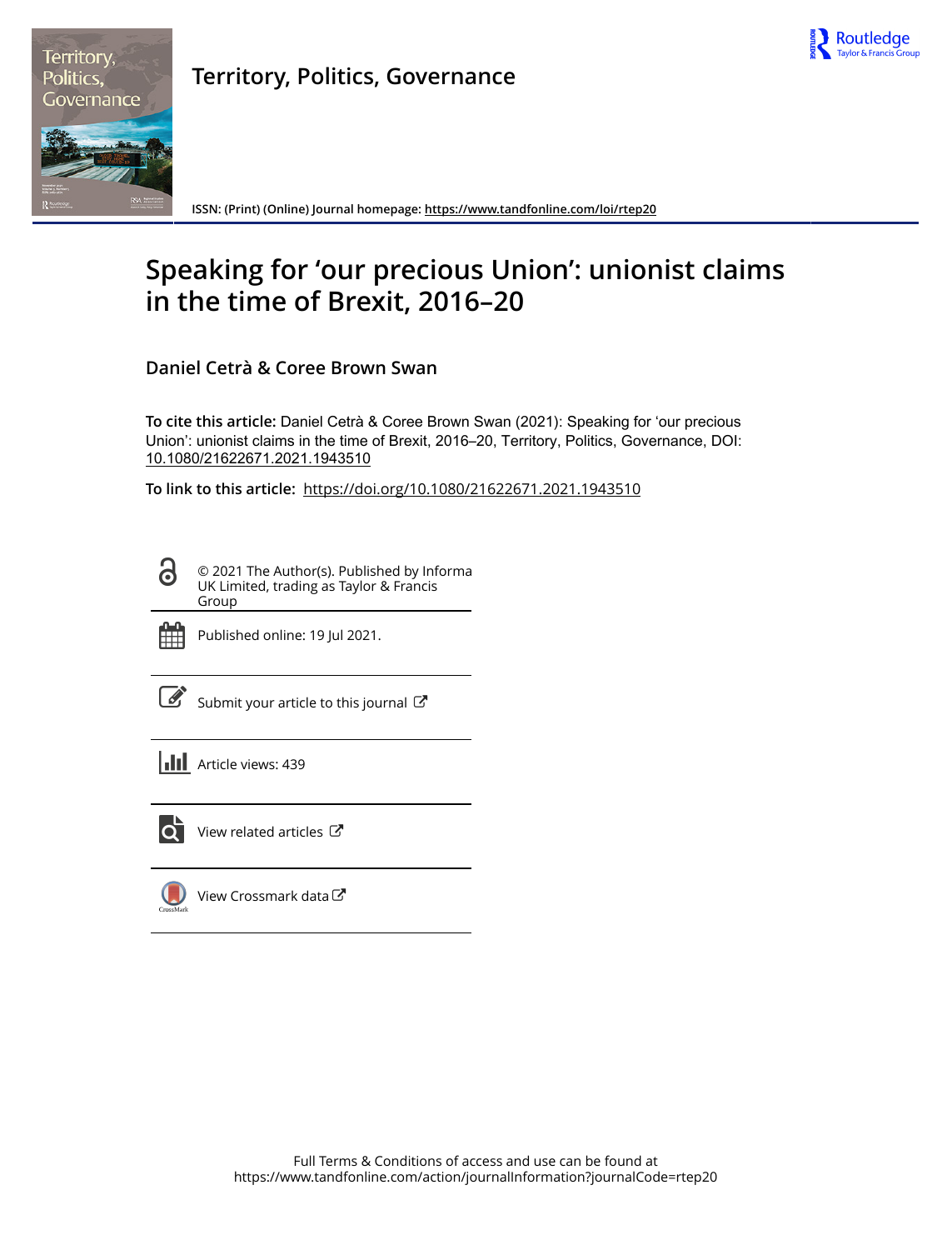

**a** OPEN ACCESS **a** Check for updates

# Speaking for 'our precious Union': unionist claims in the time of Brexit, 2016–20

Daniel Cetrà <sup>®</sup> and Coree Brown Swan <sup>®</sup>

#### **ABSTRACT**

Brexit and its implications pose the latest challenge to the Union as a political project and to unionism as the doctrine of state legitimacy. How did key unionist actors articulate the legitimizing foundations of the Union in the critical period 2016–20? And to what extent did they set out a renewed case for its continuation? Drawing on an extensive database including parliamentary debates, party documents and conference notes, we find that, despite the profound nature of the challenges posed by Brexit, dominant legitimizing claims continued to be instrumentalist defences of the Union rooted in economics and welfare. These were underpinned by ideas of social union around shared solidarity and belonging and supplemented by an invocation of common British values. Overall, while we identify a plurality of competing and often conflicting unionist themes, we conclude that key unionist actors struggled to adapt the legitimizing foundations of their political project to the realities of a post-Brexit UK.

#### **KEYWORDS**

Union; unionism; nationalism; Scottish independence; Brexit; UK

HISTORY Received 1 September 2020; in revised form 8 June 2021

# INTRODUCTION

<span id="page-1-0"></span>'We know what we are against, separation and independence, but we know less what we are for.' With these words, Henry Hill, Assistant Editor of Conservative Home, summed up a core challenge facing contemporary unionism in the UK. Hill made his remark in the public event 'These Islands: Our Past, Present, and Future' (Newcastle, February [2020](#page-14-0)), itself an epitome of unionism's moment of reckoning prompted by the territorial consequences of Brexit. The Scottish government's demands for a second independence referendum, the growing calls to hold a 'border poll' on reunification in Ireland, and the conflictual relations between the UK government and its Welsh and Scottish counterparts over the repatriation of European Union (EU) competences and the consent of the devolved legislatures to the Internal Market Bill are testament to the strains under which the Union has been placed. These pressures fostered attempts to rethink and strengthen the Union as a political project and unionism as the ideology in defence of holding together the UK. Unionist voices showed awareness that 'classical' unionist justifications no longer

#### **CONTACT**

a (Corresponding author) a [d.cetra@ed.ac.uk](mailto:d.cetra@ed.ac.uk) Centre on Constitutional Change, University of Edinburgh, Edinburgh, UK. **b** [c.brownswan@ed.ac.uk](mailto:c.brownswan@ed.ac.uk) Centre on Constitutional Change, University of Edinburgh, Edinburgh, UK.

© 2021 The Author(s). Published by Informa UK Limited, trading as Taylor & Francis Group

This is an Open Access article distributed under the terms of the Creative Commons Attribution License [\(http://creativecommons.org/licenses/by/4.0/](http://creativecommons.org/licenses/by/4.0/)), which permits unrestricted use, distribution, and reproduction in any medium, provided the original work is properly cited.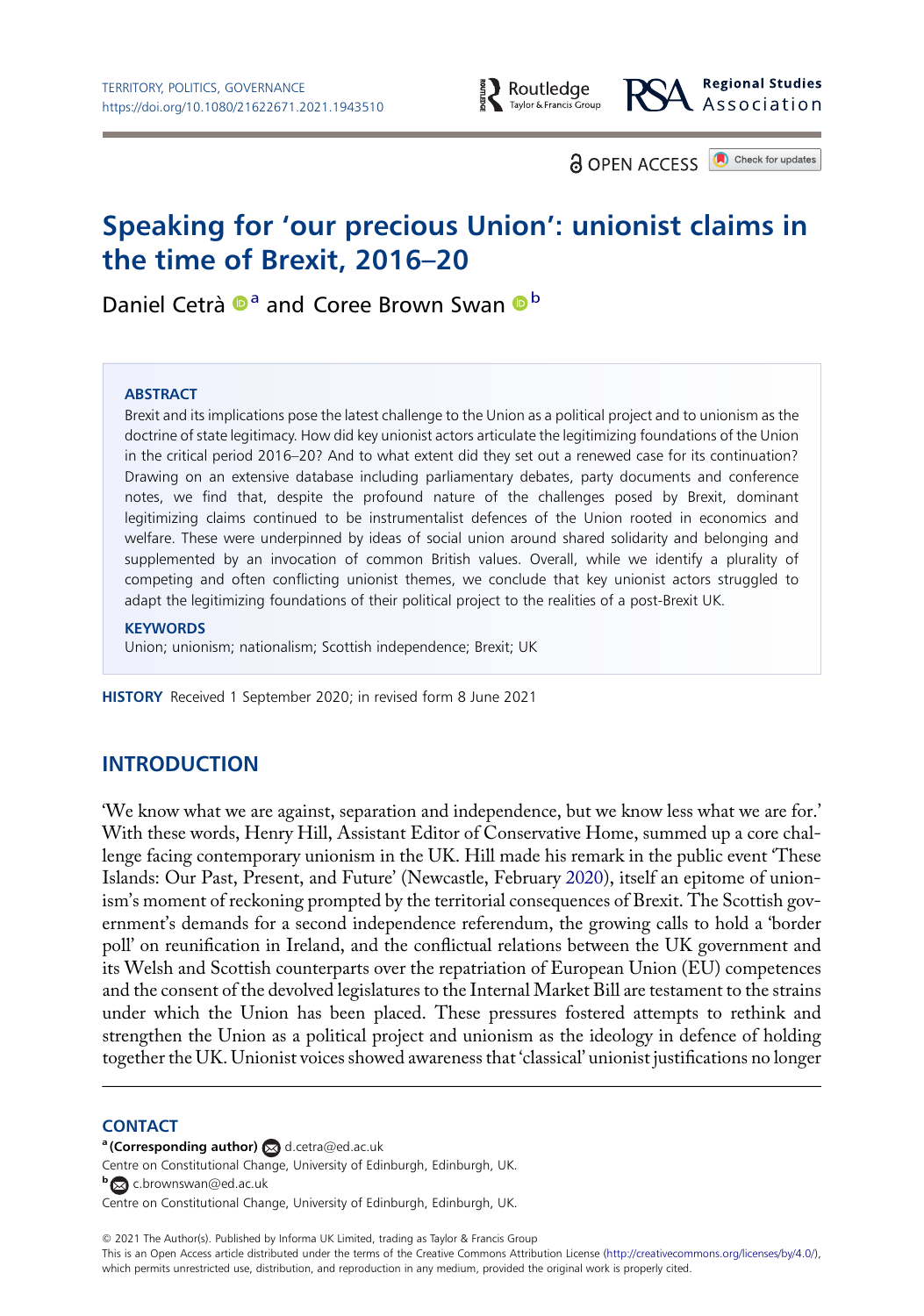<span id="page-2-0"></span>compel and expressed urgency to supply a 'positive alternative to nationalism' (Brown, [2020a](#page-14-1)). But how exactly did unionists articulate the legitimizing foundations of the Union in this critical period (2016–20)? And to what extent did they set out a renewed case for its continuation?

While the other contributions to this special issue focus on the individual nations of the UK and specific aspects of policy, in this article we seek to offer a panoramic view of dominant justificatory unionist themes during the political moment of Brexit, which represents the latest pressure to doctrines of unionism after devolution and the 2014 Scottish independence referendum. Drawing on an extensive database including parliamentary debates, party documents and conference notes, we examine the legitimizing claims of mainstream parties' leading figures and, to a lesser extent, civil society actors actively shaping the public discussion about the present and future of the Union. Our ultimate goal is to assess change, establishing whether and how justifications for the Union as presented in public discourse have varied and adapted to the new circumstances. While political actors have relatively stable views on the state's raison d'être (what the state is for and what it represents), periods of constitutional change and peaks in territorial disputes may lead to shifts.

Our main finding is that, despite the profound nature of the challenges posed by Brexit, dominant legitimizing claims continued to be instrumentalist defences of union rooted in economics and welfare. Instrumentalist claims were underpinned by notions of social union and invocations of the history of the UK to suggest common belonging and an enduring legacy, although history was largely restricted to developments following the Second World War. Chief among these is the National Health Service (NHS), readapted as a symbol of unity and evidence of the UK's 'broad shoulders' amidst the coronavirus crisis, despite the existence of four distinct services. The continued emphasis on instrumental justifications begs the question of what may sustain the Union when it does not deliver desired political and economic outcomes. This is especially relevant for unionist arguments built from the left of the political spectrum in light of successive Conservative governments at the centre, while progressive governments in Wales and Scotland show that desired policy goals may be realized at lower levels. The economic case, grounded on large home markets and economies of scale, has also become more difficult for unionist supporters of Brexit, which reduced the internal market. In addition to economics and welfare, a third key theme points at the Union as the embodiment of universal values (repackaged as British values) around democracy and pluralism, in contrast to 'divisive' and 'exclusionary' (sub-state) nationalism, with the case for the Union being mostly reactive to Scottish independence. Overall, while we identify a plurality of competing and often conflicting legitimizing unionist themes, we conclude that prevalent unionist actors struggled to reforge the legitimizing foundations of their political project in novel ways in the period 2016–20.

This article is structured as follows. The next section sets out a conceptual framework in which we characterize unionism as a peculiar form of state nationalism that is recently searching for more uniform normative defences of the Union. The third section briefly presents our research design, while the fourth section constitutes our empirical analysis. We focus on the three main legitimizing themes (economy, welfare and social union, values), each of which is contextualized and embedded in the extant literature. In the conclusion, we reflect on the implications of our findings for the direct of travel of UK unionism and its implications for the holding together of the state.

#### UNIONISM

#### Conceptualizing unionism and union

We see unionism as the particular form that state nationalism has come to be adopted in the UK, albeit a peculiar one for two main reasons. The first is national recognition, which sets UK unionists apart from prevailing state nationalists in other pluri-national states such as Spain and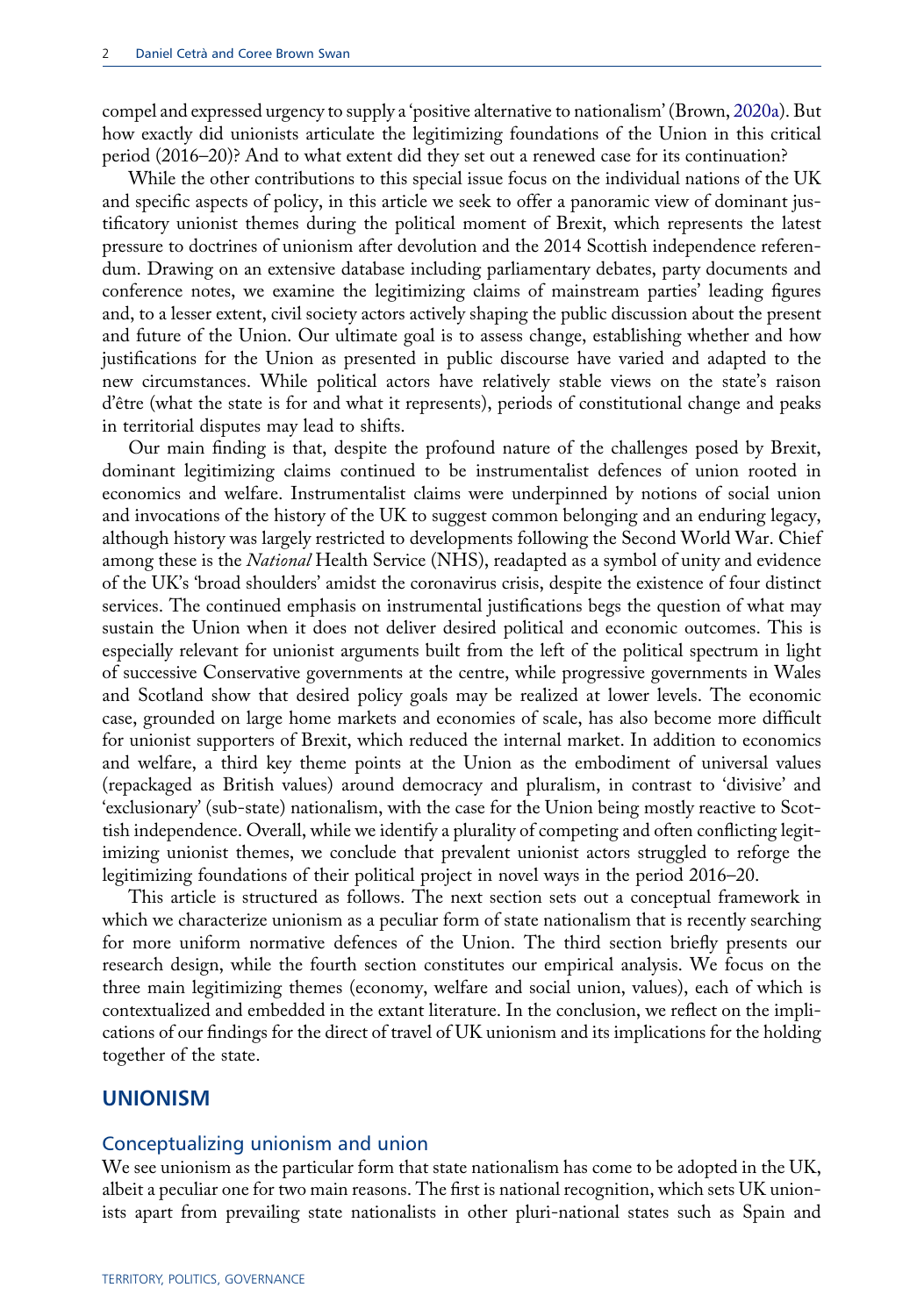<span id="page-3-1"></span>Canada, who deny it because they believe that that would entail the right to self-determination. In fact, the term 'unionism' captures a recognition of 'national diversity under unitary authority' (Keating, [2009](#page-14-2), p. 368). There is at the same time a sense of common allegiance across the Union, but one that is not necessarily dependent on a single, one-and-indivisible, imagined community (Aughey, [2018](#page-14-3)). Perhaps significantly, the name of the state – the UK – has not generated a label for a state-wide identity: we do not talk of 'UKanians' (Nairn, [1988](#page-15-0)). The second peculiarity of unionism is that typically (and paradoxically) it was not unitary, but a plurality of ideas and (especially) practices adapted to the different parts of the state (Keating, [2021](#page-14-4)).

<span id="page-3-8"></span><span id="page-3-7"></span>What this plurality of ideas and practices has in common is the defence of the holding together of the Union, a type of political entity that, in principle, links people, territory, and polity in loose and flexible ways (Todd, [2020](#page-15-1)). This allows for the recognition of a multiplicity of peoples and the development of a state that may be not entirely integrated. Unionism then defends a particular balance between diversity and integration, and unity as shaped by interaction, mutual engagement, and commitment and reciprocity, not necessarily by shared affection and belonging. In the UK, the presence of this type of political entity reflects of course the process of state creation, in which the amalgamation of previously separate entities through successive unions of different nature did not entail the assimilation of its constituent elements. While the union of England and that of England and Wales conformed more to the unitary state model of state formation, the 'incorporation' of Scotland created a union state (Mitchell, [2009\)](#page-15-2), one which protected local institutions that would be focuses for Scottish patriotism while being able to retain participation in the Union (Morton, [1999](#page-15-3)). In fact, the 'incompleteness' of the Union in Scotland has been credited for its success and survival (McLean & McMillan, [2005\)](#page-15-4). Later, the union with Ireland would also follow the union state mode, although it was a less complete union and one whose politics were inseparably linked with Catholic emancipation, land reform and famine (Mitchell, [2009](#page-15-2)). In the Irish case, the incompleteness of the Union ultimately militated against its survival (Jackson, [2020\)](#page-14-5).

<span id="page-3-6"></span><span id="page-3-5"></span><span id="page-3-4"></span><span id="page-3-3"></span><span id="page-3-2"></span><span id="page-3-0"></span>In turn, this process of state formation has given rise to different conceptions of the Union, some of which are less flexible than its ideal characterization. Indeed, there is a unitary state view that presents England as its  $\text{core}^1$  and projects its status as the Union's largest component into the UK as a whole. At the heart of this conception lay the notion that Parliament at Westminster is sovereign and no other body could be contemplated which might undermine or threaten that sovereignty. In a shift from hitherto dominant views within the Conservative and Unionist Party, under Margaret Thatcher (1979–90) the party adopted this view, suggesting that Scottish independence was preferable to devolution because independence would leave parliamentary sovereignty untouched (Mitchell, [1996](#page-15-5)). Later, this idea led upholders of parliamentary sovereignty to oppose both devolution in Scotland and Wales and European integration (Keating, [2021\)](#page-14-4). More recently, the central Brexiter promise to 'take back control', understood to mean restoring national sovereignty, was initially interpreted as returning sovereignty to the UK Parliament. This unitary view coexists with that of the UK as a union state,<sup>2</sup> which is more pluralist in that it not only recognizes but celebrates, at least symbolically, the idea of the different nations within the UK. The union state strand is pluralistic but centralized: it grants territorial accommodation through administrative but not political devolution, for Parliament may delegate responsibility but not authority, a similarity with the unitary strand. For most of the 20th century, the Conservatives were the party of the union state, criticizing others for viewing it as a unitary state. $3$ 

#### Adapting unionism and union

In most countries, explicit debates on the purpose of the state arise particularly during critical junctures, for example, periods of constitutional change and peaks in territorial disputes. These may lead to shifts in political actors' views on what the state is and what it is for, prompted by the urgency to make their ideology congruent with the new institutional architecture of the state and/or by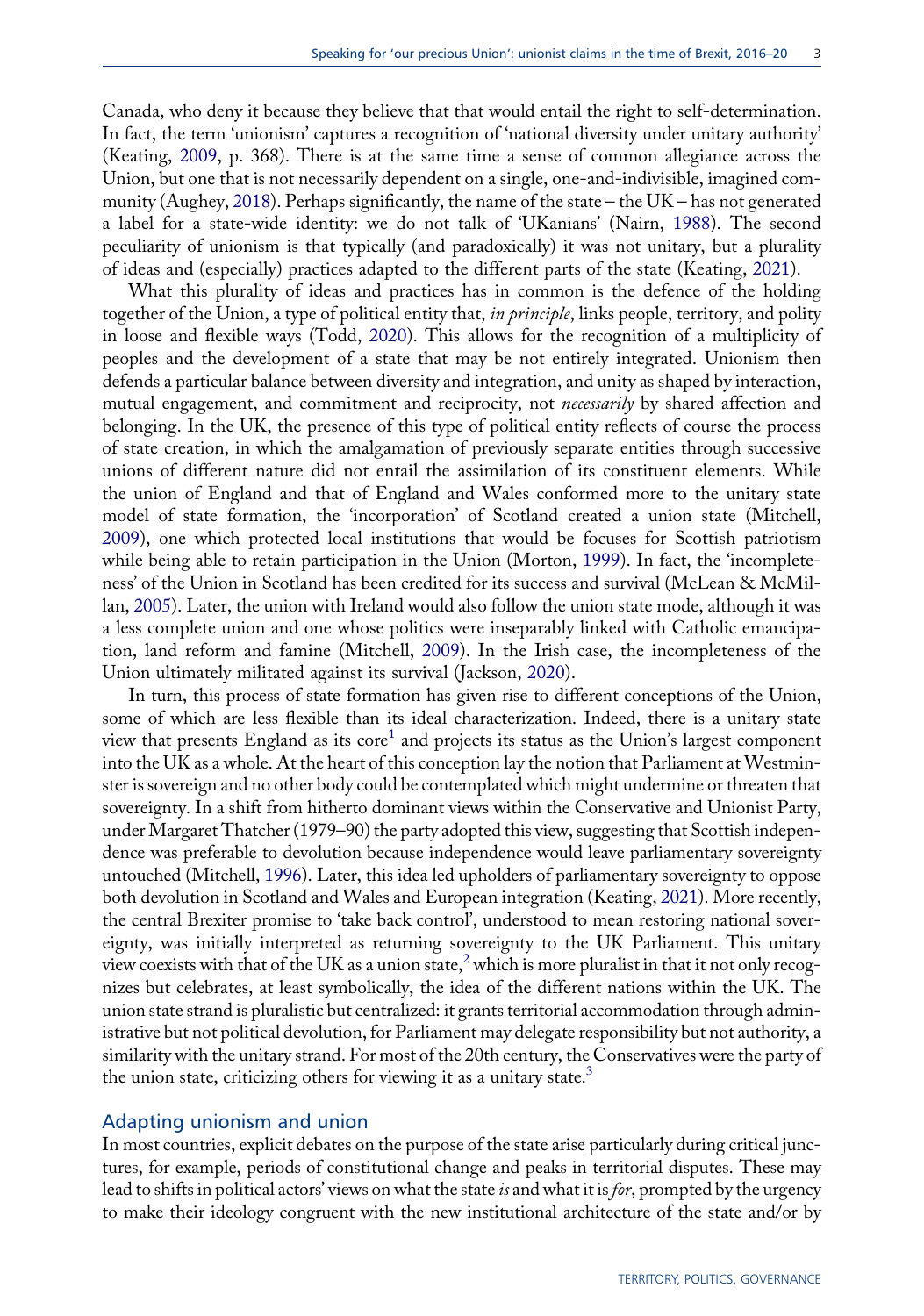<span id="page-4-1"></span>challengers in the form of sub-state movements and electoral competitors (Cetrà & Swenden, [2021](#page-14-6)). We see Brexit as the latest in a succession of constitutional and territorial moments urging unionist rethinking, with the two most recent being devolution and the 2014 Scottish independence referendum.

<span id="page-4-6"></span>Indeed, unionism, which had in the past defined itself in opposition to devolution, now has to incorporate it in its defence of the UK political project while arguing against separation (Keating, [2021\)](#page-14-4). This has given rise to the conception of the Union as a devolved state, one that accepts the establishment of devolved institutions in Scotland, Wales and Northern Ireland. As it is often the case with sub-state nationalist demands for constitutional change (Lecours, [2012](#page-14-7)), a crucial driver in Scotland was the perception that the government at the centre lacked legitimacy and failed to take adequate account of Scottish preferences. Devolution addressed this 'democratic deficit' and unsettled (though not replaced) conceptions of the Union characterized by the concentration of sovereignty in 'the Crown in Parliament'. This process of ideological adaptation has been particularly visible in the case of Scottish unionism. It defined itself during the 20th century by opposition to Irish and later Scottish home rule, with Scottish unionists recognizing the national character of Scotland but arguing against political autonomy (Morton, [1999](#page-15-3); Torrance, [2020\)](#page-15-6). However, since devolution, Scottish unionism is defined against Scottish independence, particularly since 2007 when the Scottish National Party (SNP) entered government at Holyrood and independence emerged as a primary issue on the political agenda.

<span id="page-4-7"></span><span id="page-4-3"></span>The post-devolution UK state lacked a clear normative underpinning, with manifest difficulties in articulating what the state is for and how the new governing arrangements could strengthen state-wide purposes and solidarities (Jeffery & Wincott, [2006\)](#page-14-8). In response to this perceived need, we have witnessed in recent times a process of unionist adaptation that consists in the search for a more uniform and consistent defence of the Union, based on consistent principles that would apply across all unions. This has included efforts to reinvent 'Britishness' and 'British values' in the face of pressures from multiculturalism and sub-state nationalism, with Labour arguing in its 2007 Green Paper The Governance of Britain that 'there is room to celebrate multiple and different identities, but none of these identities should take precedence over the core democratic values that define what it means to be British', which is a national identity 'founded in the values we hold in common' (Labour, [2007,](#page-14-9) p. 57). Some scholars consider the quest for a cohesive narrative of Britishness and the Union fundamentally misjudged because it abandons 'the British way' rooted in multiple and sometimes discordant and understated strands (Keating, [2021\)](#page-14-4). Aughey [\(2018](#page-14-3)) is exceptional among contemporary unionist thinkers in seeing the dangers of the more recent 'high unionist' rhetoric, proposing a case for the Union built upon contractualism, solidarity and allegiance to institutions.

<span id="page-4-5"></span><span id="page-4-4"></span><span id="page-4-2"></span><span id="page-4-0"></span>The 2014 Scottish independence referendum represented a catalyst for these ongoing efforts to articulate an explicit case for the continuation of the Union, prompted by the possibility of state fragmentation. The unionist campaign was built upon instrumental arguments, most notably about economics and currency, but also about public policy, EU membership, defence and foreign policy. Former Chancellor and head of the 2014 Better Together campaign Alistair Darling put the case bluntly: 'Because whether you like it or not, for a large number of people in Scotland, it is increasingly the case that it is a utilitarian relationship within the United Kingdom, rather than "We're British and we're never going to have to change"' (Darling, [2018\)](#page-14-10). These instrumental claims were underpinned by emotive elements revolving around notions of social union, including shared identities and historical and familial ties (Keating & McEwen, [2017](#page-14-11)). When forced to explicate their project, active unionist voices emphasized the risks of separation but struggled to make a positive case for staying together (Brown Swan & Cetrà, [2020](#page-14-12)), which is a common characteristic of state nationalism facing secessionist agendas across contexts, given that indepen-dence supporters are always the first claimants and put defenders of the Union on the defensive.<sup>[4](#page-13-3)</sup>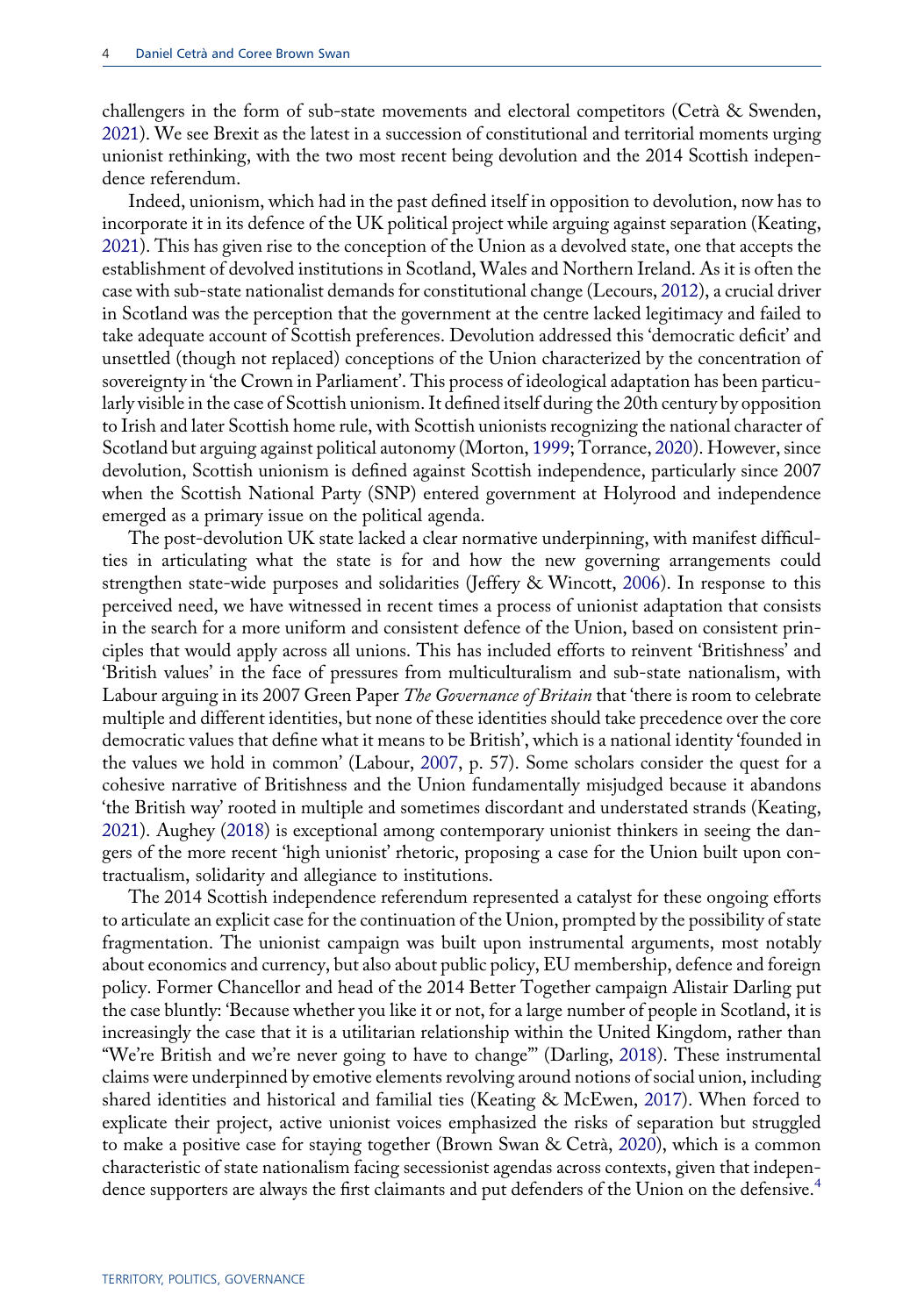While the 2014 proposition was defeated, the issue of the future of the Union remained and remerged with Brexit, which reignited the already smouldering debate over Scottish independence, but crucially, sparked a broader concern that the Union was in peril. This perceived urgency has accelerated the search for a uniform case for the Union and has resulted in the proliferation of initiatives including the Ministry for the Union, the Act of Union proposal, parliamentary sessions on Strengthening the Union, and the official review led by former minister Lord Dunlop into how the Union is understood and promoted within central government. Upon entering Number 10, Boris Johnson pledged to make economic investments which would strengthen the Union and to ensure that the UK government got credit for its efforts, telling a Conservative audience in Scotland: 'We will make sure – with every policy we pursue, with every investment we make in Scotland, that we put a Union flag on it' (cited in Musson, [2019\)](#page-15-7).

<span id="page-5-0"></span>Having presented our understanding of unionism, in the next sections we examine how this quest for a normative underpinning of the Union has been articulated and adapted to Brexit in public discourse.

## RESEARCH DESIGN

In order to capture and analyse unionist claims, we created a database of speeches by leaders and key party figures, parliamentary debates, manifestos, and other policy documents. We gathered contributions which were made between 2016 and 2020, a period of intense constitutional debate and electoral activity, with the Brexit vote in June 2016 reigniting the debate over Scottish independence, as well as bringing to the fore questions over the status of Northern Ireland within the Union. We focused primarily on mainstream political parties represented at Westminster – the Conservative and Unionist Party, Labour, Liberal Democrats, and the Democratic Unionist Party (DUP).

We began our analysis with parliamentary debates, but, having noted a generally low level of detailed engagement with issues of Union, in itself one of our findings, we broadened our search to examine specific unionist speeches and commentary by those affiliated with a party but outside the parliamentary context. In the absence of a specific or official campaign, we noted remarkable variation between the political parties in their engagement with unionist themes, which made it difficult in some cases to identify with great certainty variation within parties. Our second search included opinion pieces in major newspapers, participation in civil society events and notable speeches. The final database, numbering more than 80 discrete documents, was analysed in detail and unionist claims were extracted for further analysis. We defined unionist claims minimally as statements supportive of the holding together of the UK. These were classified according to political party and core message. Within these, three key areas were identified: the economic case, the welfare and social union, and ('British') values versus those of (sub-state) nationalism. The aim was to provide a parsimonious framework to examine unionist claims in the moment of Brexit (2016–20), one that inevitably misses out detail but captures the main justificatory themes supplied by vocal unionist actors.

# 'OUR PRECIOUS UNION': THREE LEGITIMIZING THEMES

In the period 2016–20, vocal unionist actors most commonly invoked three justifications for union which, while different, are mutually reinforcing and often overlap in discourse. The first two are largely instrumental, suggesting that the Union should be maintained due to its economic benefits and because of the value of the welfare state, underpinned in turn by notions of social union. We also identify a more value-driven argument for the Union focused on 'British values'. The first two contrast the virtues of the Union with the risks of independence, while the latter contrasts the Union with sub-state nationalism [\(Table 1](#page-6-0)).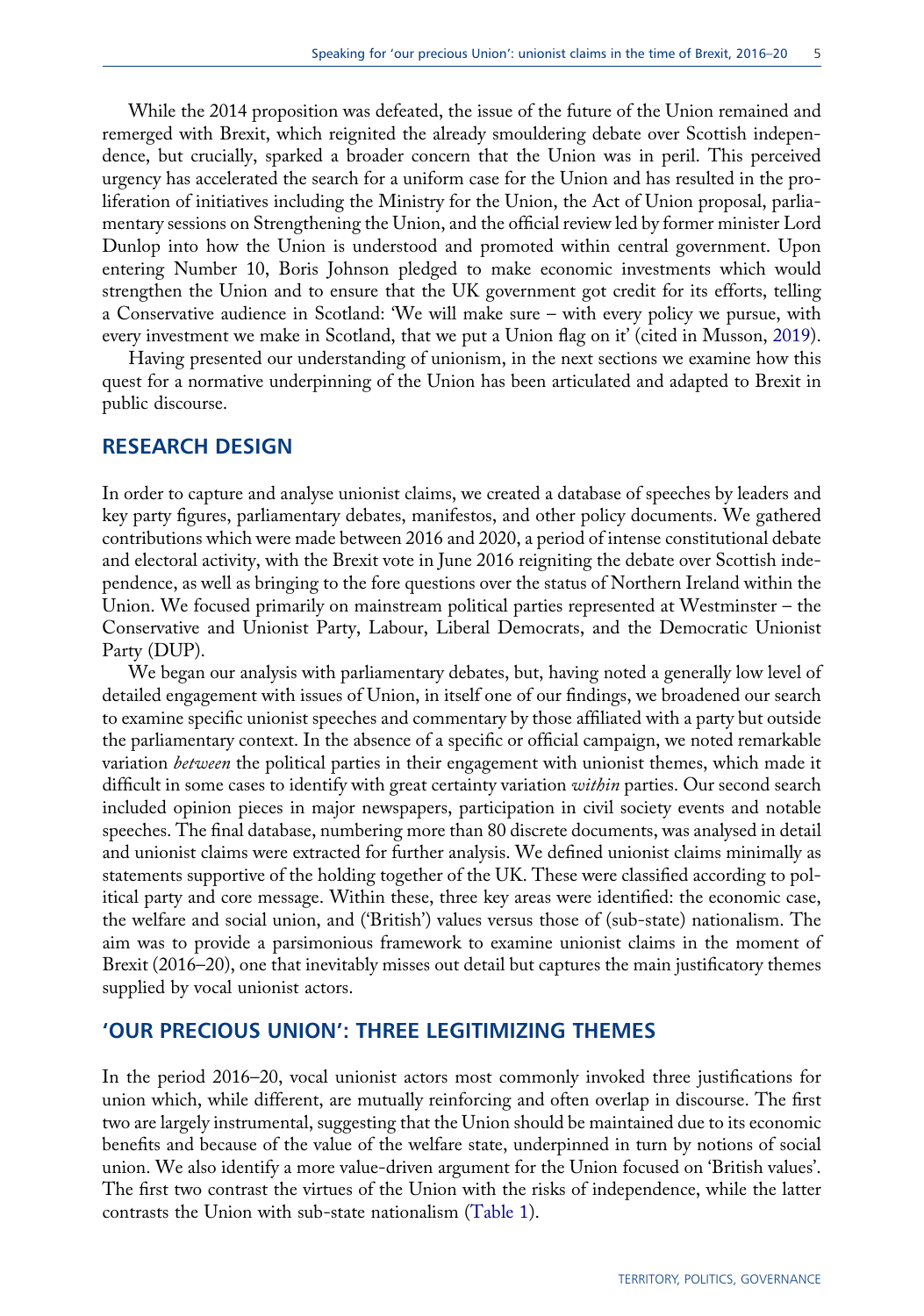<span id="page-6-0"></span>

| Table 1. Three dominant legitimizing claims for the Union in the period 2016-20.                                                                                                                     |                                                                                                                                                                                                                                                                                                                     |                                                                                                                                                                                                                                                                                                                                                                                                                                                                                        |
|------------------------------------------------------------------------------------------------------------------------------------------------------------------------------------------------------|---------------------------------------------------------------------------------------------------------------------------------------------------------------------------------------------------------------------------------------------------------------------------------------------------------------------|----------------------------------------------------------------------------------------------------------------------------------------------------------------------------------------------------------------------------------------------------------------------------------------------------------------------------------------------------------------------------------------------------------------------------------------------------------------------------------------|
| <b>Themes</b>                                                                                                                                                                                        | <b>Types of argument</b>                                                                                                                                                                                                                                                                                            | <b>Illustrative examples</b>                                                                                                                                                                                                                                                                                                                                                                                                                                                           |
| The economic union<br>The economic benefits of remaining<br>within the Union and the economic<br>risks of independence                                                                               | Static (Conservatives, DUP):<br>assertive about the UK's<br>economic strength<br>Dynamic (Labour): stressing the<br>need for renewal and reform                                                                                                                                                                     | 'The broad shoulders of the world's<br>fifth largest economy allowed the<br>whole of the UK to weather the<br>storm of the global financial crisis a<br>decade ago' (May, 2019)<br>'It is clearer now than ever that the<br>real choice is either more cuts and<br>division with the Tories and SNP, or<br>hope and investment under<br>Labour' (Leonard cited in the<br>Scotsman, 2019)                                                                                               |
| The welfare and social union<br>The historical and contemporary<br>influence of key institutions (NHS<br>and welfare state), underpinned by<br>a broader ethos of solidarity and<br>shared belonging | Dynamic (Labour): calls for<br>renewal as part of a<br>programme of welfare<br>expansion. Underpinned by the<br>notion of social union as social<br>citizenship<br>Static (Conservatives, DUP): an<br>emphasis on historical<br>establishment. Underpinned by<br>the notion of social union as a<br>family metaphor | 'Rediscovering the value of<br>empathy and solidarity between<br>nations and regions and<br>demonstrating the benefits that<br>can flow from co-operation and<br>sharing in pursuit of important<br>causes' (Brown, 2020a)<br>'At its heart is the principle of<br>solidarity.  That we have a<br>common stake in each other's<br>success. That the happiness of<br>someone in Belfast is the care and<br>concern of someone in Bolton or<br>Brecon or Bridge of Allan' (May,<br>2019) |
| United by British values<br>The UK state as repository of higher<br>values shaping an accommodating<br>British identity                                                                              | 'British values' identified with<br>those of democracy, tolerance,<br>pluralism and rule of law<br>Sub-state nationalism<br>characterized as inward-<br>looking and less pluralistic,<br>contrasted with the openness<br>of state patriotism                                                                        | A 'unifying Britishness that was<br>inclusive, outward-looking,<br>tolerant and ultimately<br>pragmatic' (Brown, 2019)<br>'Patriotism does not force us to<br>rank these identities in order, as if<br>one or another had a higher<br>claim' (Davidson, 2017)                                                                                                                                                                                                                          |

<span id="page-6-4"></span>

<span id="page-6-3"></span><span id="page-6-2"></span><span id="page-6-1"></span>Source: Authors' own elaboration.

Alongside our central question of how the Union was justified, there is the pertinent matter of who shaped and took part in the debate. The Conservative and Unionist Party, as a party of government which positions itself as the defender of the Union, spoke frequently about its importance, with both Theresa May and Johnson showing a tendency to declare and demonstrate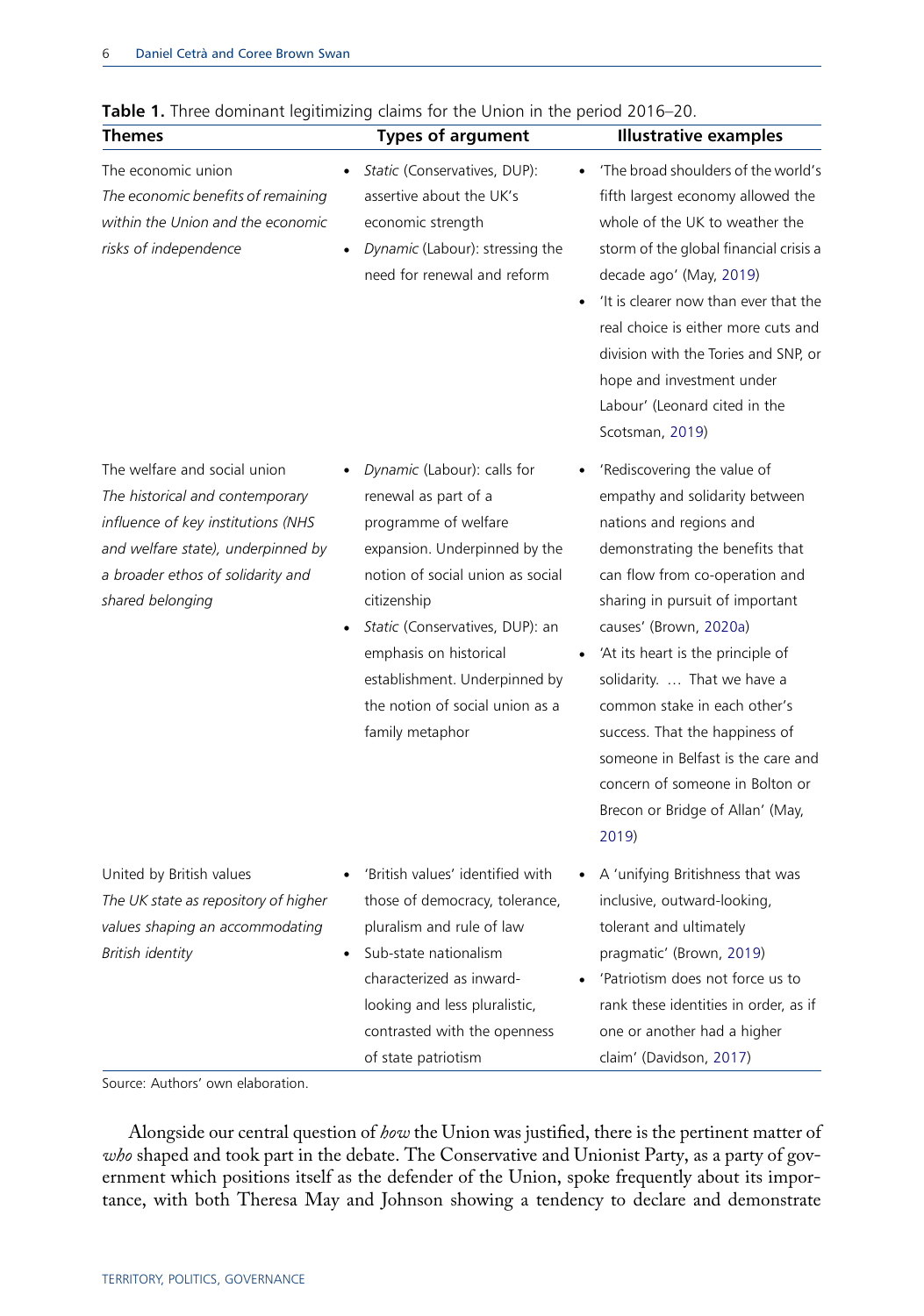<span id="page-7-2"></span>fidelity to the Union. Labour, particularly under the leadership of Jeremy Corbyn, left former leaders Tony Blair and Gordon Brown to step into the breach. The Liberal Democrats were less engaged with the issue beyond registering their objection to Scottish independence, perhaps due to low levels of representation in the devolved nations as well as their more marginal influence at Westminster post-2015. The DUP approached the issue of Union from a particularly Northern Irish perspective, characterized by defensiveness and insecurity in the face of 'mainland' British ambivalence (Murphy & Evershed, [2020](#page-15-10)). Unionist politicians were joined by the media and civil society organizations in engaging with themes of Unionism, including the contributions of unionist journalist John Lloyd, who in 2020 published a monograph setting out the case against Scottish independence, and organizations such as These Islands, as well as various social media campaigns (Lloyd, [2020\)](#page-14-15).

#### <span id="page-7-1"></span>The economic union

<span id="page-7-0"></span>The most common argument focused on the economic benefits of the Union, the Union as a guarantor of economic security and prosperity. This is reminiscent of historical legitimizing themes, which saw the virtue of the Union in the economic opportunities of the Empire and the global reach of the larger British state (Colley, [2003](#page-14-16)). The emphasis on the economy was unsurprising, given the role that debates over economic prospects, debt and currency played in the 2014 Scottish independence referendum debate; there is clear discursive continuity. However, while Europe made the economic argument for the Union easier in 2014, as it suggested continued access to a large market and economic security, Brexit undermined the economic case because of the withdrawal from the European internal market and related perceptions of economic risk.

Within this theme, we note a distinction, underpinned by party ideology, between a more static vision of the Union articulated by the Conservatives (and the DUP), assertive and confident about the UK's economic present and future, and a more *dynamic* vision invoked by Labour, stressing the need for renewal and reform of the broader economy. This divergence was also present in discussions of the welfare and social unions, as we will see below.

Absent an imminent independence referendum, unionist political elites focused primarily on the strength of the UK rather than the economic risk of political independence, as they had in 2014. Conservative and DUP proponents of the Union stressed that the nations of the UK experienced the best of both worlds and owed their prosperity to the UK rather than the EU. May spoke of the Union as 'a huge source of strength' which risks being taken for granted. She reminded her audience that:

the UK's Customs Union created the first modern industrial marketplace. That the pound sterling has served the four nations of the Union for centuries. And that our fully integrated internal market – with no barriers to doing business – remains the most important market for businesses across the UK. (May, [2019\)](#page-15-8)

She continued, arguing that the Union was particularly necessary at times of economic uncertainty, suggesting that an independent Scotland would not be able to weather these challenges.

The broad shoulders of the world's fifth largest economy allowed the whole of the UK to weather the storm of the global financial crisis a decade ago. … The UK Government has been able to take unprecedented action to support the oil and gas sector. (May, [2019\)](#page-15-8)

And while DUP leader Arlene Foster situated her unionism via-à-vis a deep British identity and history, she saw the economic argument as a compelling one for those who did not share her attachment to the British state: 'Even those who would deny our cultural links have to accept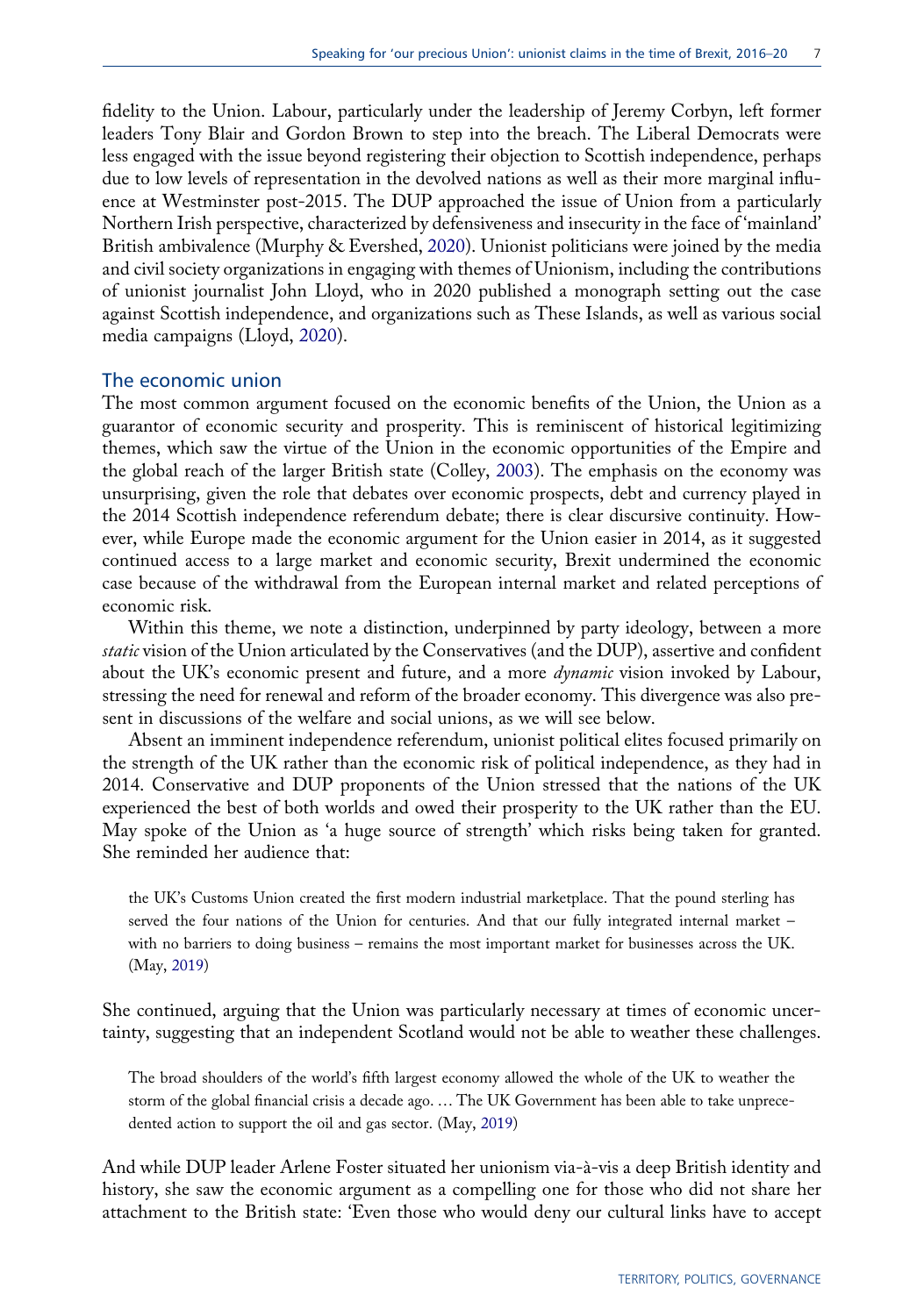<span id="page-8-0"></span>that, quite simply, the case for the Union makes financial sense' (Foster, [2017\)](#page-14-17). The controversial Internal Market Bill, designed to ensure the functioning of the UK's internal market outside of the EU, was to further the economic interests of all four nations, with Johnson describing his aims outside of the EU: 'we will be restoring a great British industry to the eminence that it deserves, levelling up communities across the UK, particularly and including Scotland' (Johnson, [2020a\)](#page-14-18).

<span id="page-8-3"></span>The case for the Union was made more assertively by Conservatives as the Covid-19 pandemic sent shockwaves through the economy. The crisis, Conservatives argued, illustrated the case for the Union. In an opinion piece for *The Times*, Johnson painted a dramatic picture of the crisis, with the emphasis on the economic measures taken by the UK government but also on the strength of the UK: 'The lockdown forced on us all by coronavirus could have spelled disaster for the country, an economic tsunami that washed away hundreds of thousands of Scottish jobs and saw countless businesses lost for ever below the waves.' But, due to the Union, 'Scotland would not be forced to face this crisis alone. Because Scotland is an integral part of the UK', and could rely on 'the might of the UK Treasury', the 'sheer heft of the UK national economy' and the 'UK's massive purchasing power' (Johnson, [2020b](#page-14-19)). Colleagues in Scotland echoed the Prime Minister, heralding the 'broad shoulders of the United Kingdom', which enabled the mobilization of funds to prop up industries and furlough schemes throughout the UK (Fraser, [2020\)](#page-14-20). Newly elected Scottish Conservative leader Douglas Ross described the furlough scheme as 'a real and tangible reminder of the economic security of the Union' (Ross, [2020](#page-15-11)).

<span id="page-8-6"></span><span id="page-8-4"></span><span id="page-8-2"></span><span id="page-8-1"></span>In contrast, Labour voices showed a tendency to stress current economic disparities and the further risks that independence would bring. Corbyn, in a comparatively rare intervention into the issue of Scottish independence, warned that independence would exacerbate existing economic and social problems: 'It would lead to turbo-charged austerity and a glaring hole in the money required to fund essential services, and would not be in the interests of the people of Scot-land,' a message adopted by the Labour Party and Labour leadership (Herald Scotland, [2017\)](#page-14-21). Brown also spoke of the risks of independence, suggesting that it could see Scotland 'struggling to find the reserves to fund its own currency, condemning itself to years of austerity' (Brown, [2020a\)](#page-14-1). Speaking candidly to an English audience, Ian Murray, Labour's only remaining Scottish MP after the 2015 election, explained that Scotland was reliant on London for its economic success:

<span id="page-8-5"></span>Now that might be the right thing or the wrong thing, but it's still reality, and that's one of the big things that people have to realise, that where you have your economic centres, you stick close to them, and you share and pool your resources, which is a big thing that Scots need to appreciate. (cited in Richards, [2020\)](#page-15-12)

Newly appointed Labour leader Keir Starmer adopted a similar line to the Conservatives, emphasizing the advantages of pooling and sharing within the Union. Scotland, Labour argued, benefited from the economic strength of the UK, and this economic capacity underpinned the welfare union:

<span id="page-8-7"></span>We are all strong because we choose to pool our resources to share the risks and rewards. We are all better off because we can live, work and trade across borders, rather than behind them. And as one United Kingdom we're better able to weather the storms of a global financial crash, a pandemic, or the climate emergency. (Starmer, [2020\)](#page-15-13)

#### The welfare state and the social union

In addition to the economic case, the emphasis on the institutions of the welfare state is a hallmark of British unionist discourse. These institutions, unionists argued from the Second World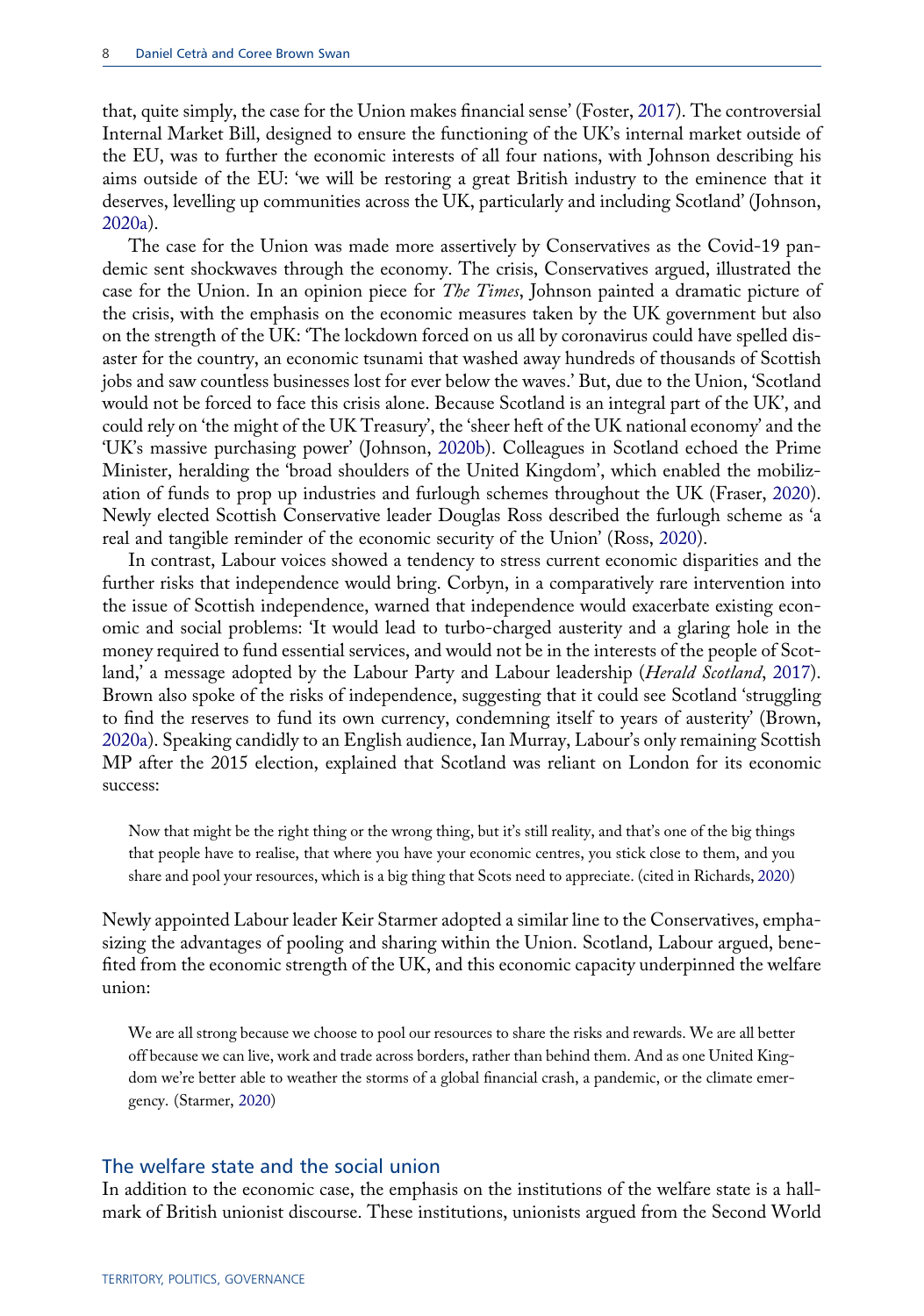<span id="page-9-5"></span>War onward, underpin the legitimacy and purpose of the UK. The introduction of the *National* Health Service as well as a variety of social programmes provided relatively uniform levels of welfare across the state and fostered shared loyalty, binding people into the Union (McEwen, [2002\)](#page-15-14). The continued discursive emphasis on the health service is remarkable in light of the halting of universal social programmes in the 1970s and the later rolling back of core services (Keating, [2021\)](#page-14-4). This marshalling of the NHS also overlooks the devolved nature of the health services, as well as policy divergence in the delivery of health and social care across the nations and regions of the UK. Yet, the case for the Union built around welfare remains salient and constitutes another element of continuity in unionist discourse, with the totemic role of the NHS evident in the 2012 Olympics Game ceremony (Thomas & Antony, [2015\)](#page-15-15), in left-of-centre unionist arguments around the Scottish independence debate (Brown, [2014](#page-14-22)) seeking to emphasize state-level solidarity, and, more recently, in political tributes made throughout the Covid-19 pandemic. The funding of the NHS was also central in the Brexit debate, with Leave campaigners arguing that the UK's exit from the EU would divert funds from the EU coffers to those of the NHS.

<span id="page-9-6"></span><span id="page-9-0"></span>Here, we identify again two distinct narratives between the two main unionist parties, which reflects their ideological positioning and approach. A more dynamic Labour narrative encompassed both the establishment of these institutions and the need for their renewal, as part of a programme of welfare expansion in order to preserve the UK. This was the subject of one of the few interventions made by Corbyn in the broader debate on the future of the Union. The stress on the need for social solidarity rather than 'division rooted in selfishness' was a core message for Labour politicians. Brown described the rise of what he labelled 'Brexit nationalism', alongside Welsh, Scottish and Ulster/Irish nationalisms. At their root, he argued, was a lack of social solidarity and the degradation of the social safety net: 'their rise owes far more to common problems shared in every part of the UK: anxieties about stagnating incomes, the rundown of manufacturing, insecure employment, poor-quality public services, boarded-up high streets' (Brown, [2020b\)](#page-14-23).

<span id="page-9-4"></span><span id="page-9-1"></span>Underpinning these instrumental defences of union rooted in welfare were notions of social union, a term with different meanings and implications but seeking to provide a sense of mutual belonging. The social democratic version has its roots in the notion of social citizenship as articulated in Marshall's ([1992\)](#page-15-16) work in the post-war years. Labour politicians spoke of pooling and sharing of resources, advocating for redistribution within and between the UK's nations and regions. Welsh Labour leader and First Minister Mark Drakeford argued that the case for the Union was rooted in 'unity and solidarity', a system in which common aims and interests could be advanced (Drakeford, [2019](#page-14-24)). Speaking in a Holyrood debate on Scottish independence, Kezia Dugdale set out her case for the Union:

<span id="page-9-2"></span>I believe in the United Kingdom – not as a symbol of past glories or purest ideology, but as a living, breathing union of nations that delivers for the people of Scotland. It delivers for the pensioners, whose income is secured through a UK state pension and benefits system. It delivers for the shipyard workers, who are in jobs because of UK defence contracts, and it delivers to the staff in East Kilbride, who deliver aid to some of the poorest countries in the world on behalf of all of us. It also delivers for the schools that are built because of the extra money that we receive by being in the UK; for the NHS that we built together and which is sustained because we pool and share our resources across the whole of Britain. (Dugdale, [2017](#page-14-25))

<span id="page-9-3"></span>These messages stressed the need for solidarity to cut across the internal borders of the UK. Implicit in this was a critique of both the SNP and the Conservatives, who undermined this social solidarity – the SNP for reverting to a 'more narrow, nationalist' understanding of the political community,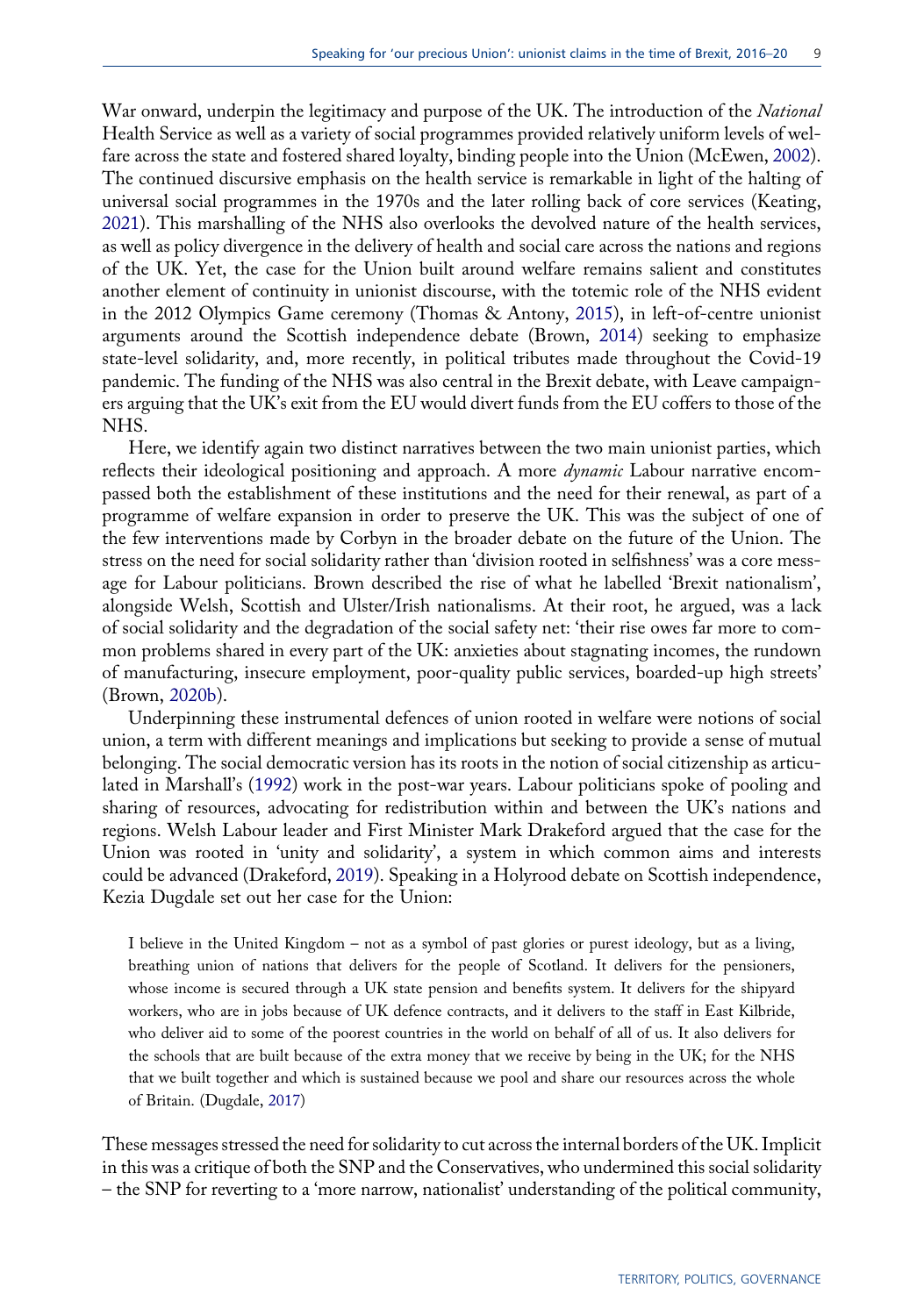and the Conservatives for their pursuit of policies of austerity which undercut the case for Union. In the face of these threats, Brown urged a recommitment to social solidarity:

In 2020 that means rediscovering the value of empathy and solidarity between nations and regions and demonstrating the benefits that can flow from co-operation and sharing in pursuit of important causes – whether it means working together to address environmental pollution or pooling and sharing the resources necessary so that citizens everywhere have similar basic rights to an NHS, social care and help when sick unemployed disabled low paid and elderly. (Brown, [2020a](#page-14-1))

Starmer's claims on social union included fewer calls for redistribution and more abstract language of social good:

I don't believe in putting up borders across any part of our United Kingdom, in dividing people, communities, and families who have stood together for so long … It's not, England, or Scotland, or Wales, or Northern Ireland, I've had enough of hearing that. It's England, and Scotland, and Wales, and Northern Ireland, together. I believe in that core Labour principle: that we achieve more together than we do alone. All four nations working together to build a more open, more optimistic and outward-looking country. A United Kingdom that's a force for social justice and a moral force for good in the world. And that's why I'm so determined to preserve and to renew the United Kingdom. (Starmer, [2020](#page-15-13))

In contrast, the Conservatives sought to combat Labour's owning of the issue by offering a more static defence of the NHS and the welfare state, invoking its historical establishment and ignoring more recent rollbacks of key services. These institutions, despite their largely devolved nature, were 'the glue that holds the Union together' (May, [2019\)](#page-15-8). These claims were grounded in a Conservative vision of social union that is different, often deploying the metaphor of the family to underpin shared institutions such as the NHS but also the BBC and the armed forces. In her final speech, May made a plea for the Union:

At its heart is the principle of solidarity. … That we have a common stake in each other's success. That the happiness of someone in Belfast is the care and concern of someone in Bolton or Brecon or Bridge of Allan. (May, [2019](#page-15-8))

Present too was a sense of social union as a shared cultural experience, united by a common consciousness. This was most evident in the language of the DUP's Foster, who described a 'shared history going back generations and hundreds of years', a 'shared cultural experience that encompasses the newspapers we read, the television that we watch and the football teams we support' (Foster, [2017\)](#page-14-17). Yet others deployed personal narratives, suggesting both familial ties and economic ones:

<span id="page-10-0"></span>The Union is a family. The English, Welsh and the Northern Ireland are our cousins, nieces, nephews, wives and husbands. In my case, they are my mother, my son-in-law, my daughters-in-law and my grandchildren. We should not cast aside this social union for the sake of some backward-looking nationalist instinct. (Kerr, [2018\)](#page-14-26)

The Conservatives offered the responses of the doctors and nurses of the NHS as a moment, like during the Second World War, where the British spirit shone through: 'The past six months have shown exactly why the historic and heartfelt bond that ties the four nations of our country together is so important and the sheer might of our Union has been proven once again' (Johnson, [2020b\)](#page-14-19). In an opinion piece, Johnson described the Covid-19 response to the crisis as evidence of the strength of the Union: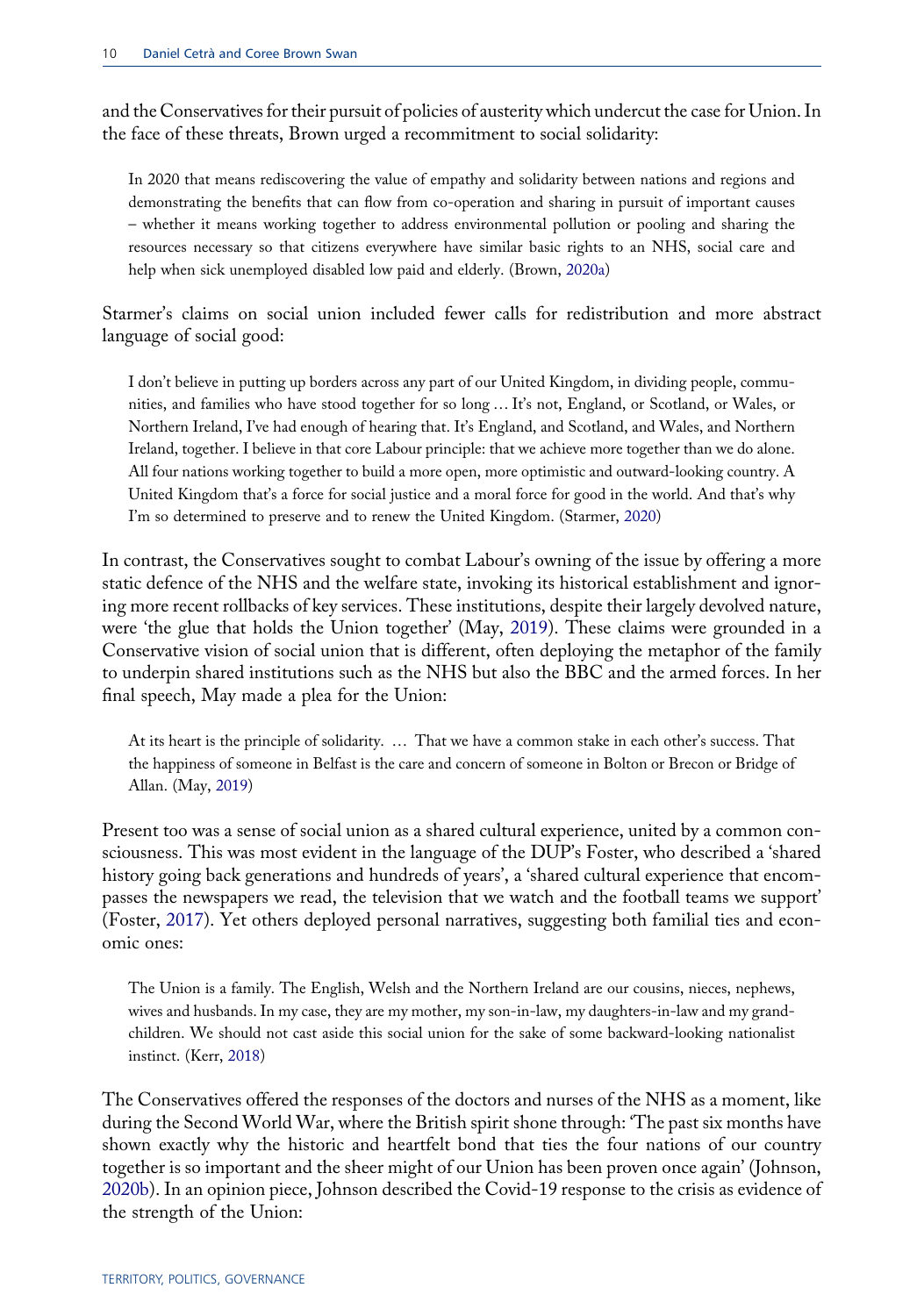That is what makes us the most successful political union the world has ever seen, and why being Scottish and British means so much more than 'someone who lives in this part of the world'. Because this is no marriage of convenience – and we are there for each other in sickness and in health. (Johnson, [2020b](#page-14-19))

#### United by British values

<span id="page-11-0"></span>Complementing and often underpinning instrumental claims focused on economy and welfare, we identify a third, less salient theme around British values. As in the previous two themes, there is here an element of continuity: there have been various efforts in recent times to appropriate universal values in order to portray the UK state as the repository of higher norms in the face of challenges posed by multiculturalism and, especially, sub-state (essentially, Scottish) nationalism. From the left, then Prime Minister Brown identified as essentially British values those of 'British tolerance, the British belief in liberty and the British sense of fair play' (Brown, [2007\)](#page-14-27). The 2010–15 Coalition government saw as fundamental British values those of democracy, the rule of law, individual liberty, mutual respect, and tolerance of different faiths and beliefs (UK Government, [2011](#page-15-17), p. 109). In fact, this is consistent with experience in other pluri-national states, where it is common to witness the discursive practice of branding (state) patriots against (sub-state) nationalists, which places state elites on a superior normative plane by framing attachment to the state as intrinsically democratic and civic (Cetrà & Brown Swan, [2020](#page-14-28)). A fundamental difficulty with this legitimizing theme, however, is that these values are largely the same as those espoused by sub-state nationalist politicians in Scotland and Wales.

<span id="page-11-4"></span><span id="page-11-1"></span>In the view of unionist actors, these values shape an inclusive, overarching British identity that can both accommodate and celebrate pluri-nationalism and multiculturalism. May described the 'accommodation of multiple, layered identities within a common system of values' as 'a hallmark of what it is to be British' (May, [2019\)](#page-15-8). New Scottish Conservative leader Douglas Ross echoed this sentiment: 'Our Union is special because it respects our right to have multiple identities while still building a deep and strong partnership. We do not have to choose between being Scottish and being British' (Ross, [2020\)](#page-15-11). Ruth Davidson described the 'messiness' of British patriotism in which people can 'be proudly Scottish, Welsh, Baja or Pakistani' (Davidson, [2017](#page-14-14)). Here, we note that pluri-national identities and multicultural identities are often used interchangeably, with the identities of those from nations within the UK state framed as similar challenges to the identities of those from outwith. From the DUP, Foster invoked a set of common values which bound the nations and regions of the UK: 'democracy, freedom and respect for the rule of law and the tolerance of others', suggesting that 'confident unionism can capture the diversity that nationalism cannot. It transcends nationalism and allows individuals to express the cultural identity and values they wish' (Foster, [2018](#page-14-29)). The appeal to the same universal values is particularly remarkable in the case of the DUP, whose party ideology defends restrictive views on issues such as abortion that contrast with the applicable legal framework in England, Wales and Scotland.

<span id="page-11-3"></span><span id="page-11-2"></span>Further evidence of value-oriented justifications for the Union are identified within the Constitution Reform Group, which set out a proposal for a new 'Act of Union' to reforge the constitution to better suit the needs of the peoples of England, Scotland, Wales and Northern Ireland to continue to join together to form the United Kingdom'. While this had little realistic prospect of impact, the articulation of the 'purposes of the Union' is of interest for this analysis. It built implicitly on the idea of British values: equality and the rule of law; rights and freedoms; tolerance and respect; equality of opportunity; safety and security; social and economic rights, including health and education; and benefiting from shared history and culture (Constitution Reform Group, [2018](#page-14-30)). This and other contributions were prompted by Brexit, but they were largely silent about the effect that the UK's exit from the EU would have on these narratives. Brown was exceptional in stating that: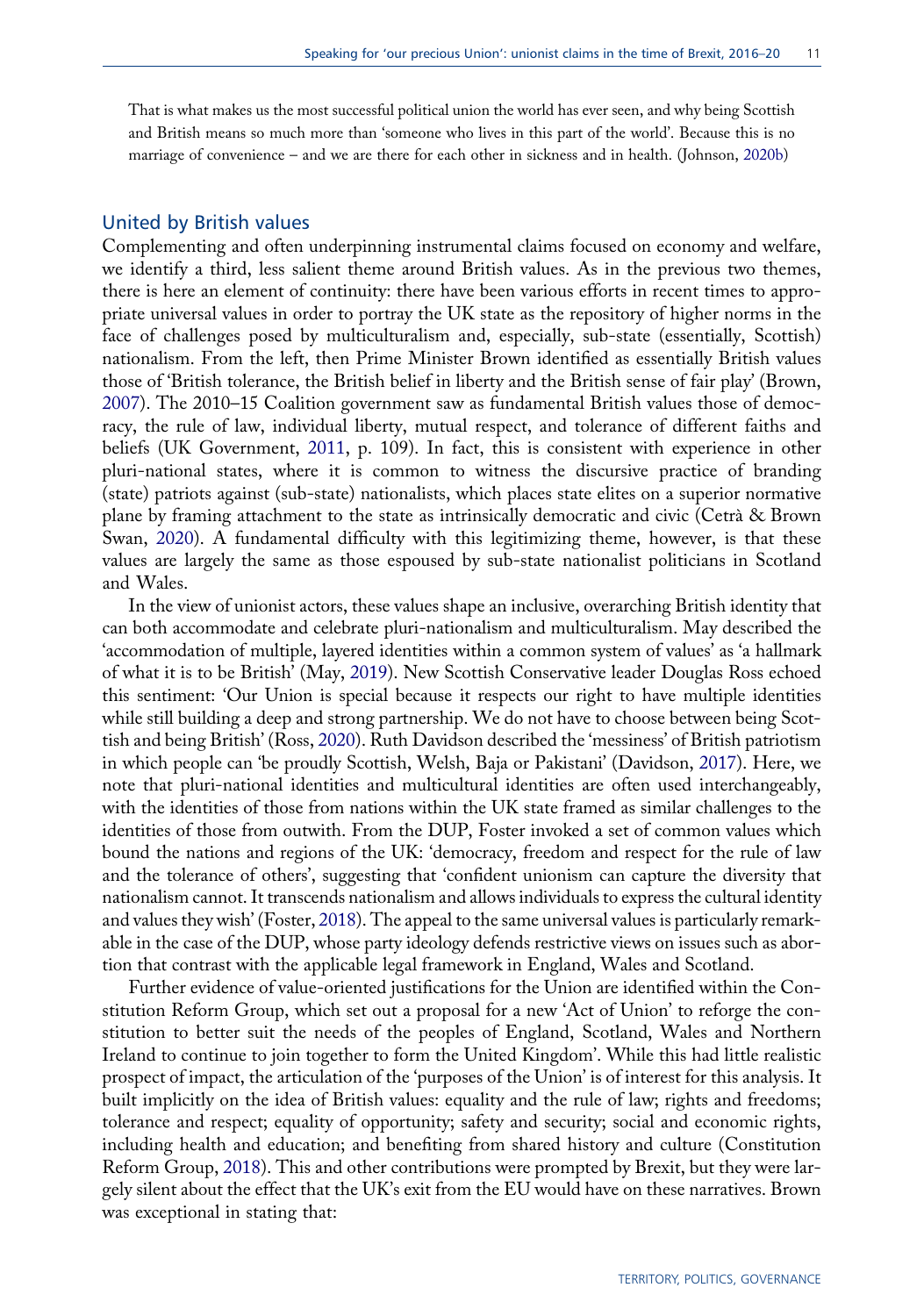the UK, once admired around the world for an understated but comfortably unifying Britishness that was inclusive, outward-looking, tolerant and ultimately pragmatic, now presents an ugly picture: of bitter divisions, intolerance and introversion so extreme that it has sacrificed common sense in favour of a dogmatic abandonment of its own best interests. (Brown, [2019](#page-14-13))

Some unionists have extended these arguments on values to social rights, worrying that devolution has created different social entitlements across the UK. Brown [\(2014](#page-14-22)) provides the best exposition of the Labour view that values of fairness and solidarity are essentially British. At the same time, Welsh and other Labour leaders also warned of risks of centralization in light of Brexit, which saw the UK government adopt a more dominant approach to policy.

Speakers of all persuasions positioned these common values in contrast to nationalism, which they defined as divisive and exclusive. Davidson built on the old distinction between nationalism and patriotism, one exclusive, the other celebrating difference: 'Patriotism does not force us to rank these identities in order, as if one or another had a higher claim' (Davidson, [2017\)](#page-14-14). Foster drew a sharp distinction between nationalism and unionism, arguing that the latter 'stands for pluralism and multi-culturalism. We are inclusive and welcome all', in contrast with 'narrow and exclusive' nationalism (Foster, [2018](#page-14-29)). Brown argued that there were two threats to British values: from nationalist voices within the SNP and from Conservatives, which had embarked upon a form of Brexit nationalism (Brown, [2020b](#page-14-23)). In this he has gone further than most political actors, using the focus on values not only to challenge nationalism, which he sees as inherently divisive and backwards, but also illiberal forms of unionism. This threat to 'British values' originated both from what he described as 'Brexit nationalists' and nationalists representing Scotland and Wales.

If we, the British, have prided ourselves in our tolerance, can we dismiss that infamous [Nigel] Faragelaunched pre-referendum poster depicting almost exclusively non-white migrants threatening our borders – men and women who were, in fact, crossing from Croatia to Slovenia – as an aberration – a momentary episode in the heat of the moment of a bitter campaign? It is time to draw a line in the sand: to call on the tolerant, fair minded, decent, patriotic majority of British people, who include millions of Leave voters as well as Remain voters, to speak up against the hijacking of our patriotism. (Brown, [2019\)](#page-14-13)

#### **CONCLUSIONS**

This article sought to identify the three main justificatory unionist claims in the time of Brexit (2016–20) and to assess the extent to which they inform a new unionism. There is an emerging unionist conversation urged by the perception that the Union is at risk and requires a positive and stronger rearticulation, as evidenced in partisan efforts to rearticulate the case for Union and in broader debates in civil society and the media. Yet, our analysis casts doubt over the suggestion that Brexit has prompted a substantive rethinking of the case for the Union.

We have shown that there is an enduring relevance of instrumental arguments for the Union, founded fundamentally in financial advantage and the maintenance of the welfare union, which are in turn underpinned by notions of social solidarity and complemented with an appeal to the Union as the repository of universal values. These are largely a rerun of the arguments made against Scottish independence in 2014 and they are consistent with unionism's quest in recent times for a cohesive normative justification for the Union. These three themes are, however, deployed inconsistently, and we find little evidence of adaptation to the circumstances brought by Brexit. For example, the economic case for the Union built on economic stability and financial advantage is potentially undermined as a result of the withdrawal from a larger market. At the same time, there is also the challenge of making an argument for union predicated on stability and openness at a time in which the UK withdraws from a larger political unit.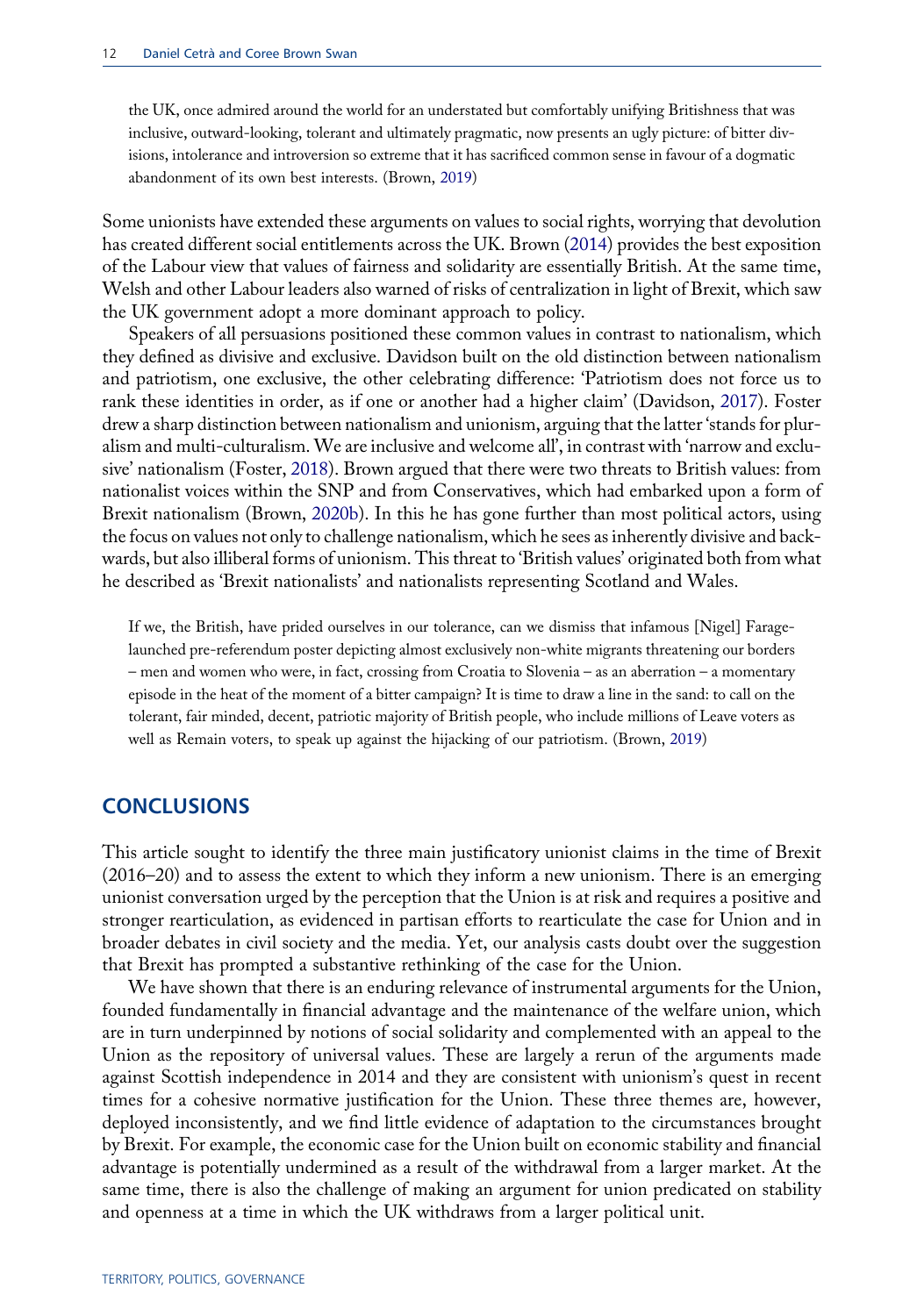<span id="page-13-4"></span>Despite the profound impact of Brexit on the territorial dynamics of the UK, defenders of the Union are struggling to adapt the foundations of their political project in a novel fashion. The continued discursive emphasis on Scottish independence, at the expense of a consideration of the Union more broadly, despite social surveys which suggest declining attachment to the Union throughout the UK (Henderson, [2018](#page-14-31)), lends itself to more negative and reactive arguments in favour of the continuation of the Union. The continued relevance of old ideas partly reflects the fact that the debate is largely shaped by Conservative, DUP and specific Labour figures, for whom these arguments are well trod. New or emergent voices within Labour, and civil society more generally, have had little traction, perhaps due to the absence of an imminent threat. The Liberal Democrats, now greatly reduced in their political influence in both Scotland and at the centre, had little direct input.

To return to the opening sentence of this article, unionism appears to know what it is against – separation – but is struggling to adapt to the new economic and political realities. The need to answer this question seems ever more urgent for Unionists in a post-Brexit UK.

#### ACKNOWLEDGEMENTS

The authors are grateful for the support of the project team and the Economic and Social Research Council (ESRC) for funding. They are also grateful to Michael Keating and Karlo Basta for their helpful comments on earlier versions of this manuscript.

# DISCLOSURE STATEMENT

No potential conflict of interest was reported by the authors.

### FUNDING

The research for this article was undertaken as part of the Economic and Social Research Council (ESRC)-funded project 'Between Two Unions: The Constitutional Future of the Islands after Brexit' [grant number ES/P009441/1].

### **NOTES**

<span id="page-13-5"></span><span id="page-13-0"></span>1. The ideological importance of the 'centre' for this conception of the Union is at odds with the different unions which contributed towards the formation of the state. There have always been multiple 'centres' for the purposes of policymaking (despite the country being highly centralized) (Mitchell, [2000](#page-15-18)). This view also suggests that the centre is homogeneous but there are competing actors and interests within and across Whitehall, Parliament, and several agencies and public bodies.

<span id="page-13-1"></span>2. Mitchell ([2006\)](#page-15-19) extended the concept to 'state of unions' in recognition of the differences in modes of incorporation.

<span id="page-13-2"></span>3. For example, the Conservatives attacked the Attlee government for failing to take account of Scotland's distinct status when industries were nationalized (Mitchell, [1996](#page-15-5)).

<span id="page-13-3"></span>4. We are grateful to Karlo Basta for this insight.

# ORCID

Daniel Cetrà <sup>b</sup> <http://orcid.org/0000-0002-2867-5339> Coree Brown Swan **b** <http://orcid.org/0000-0002-7448-5966>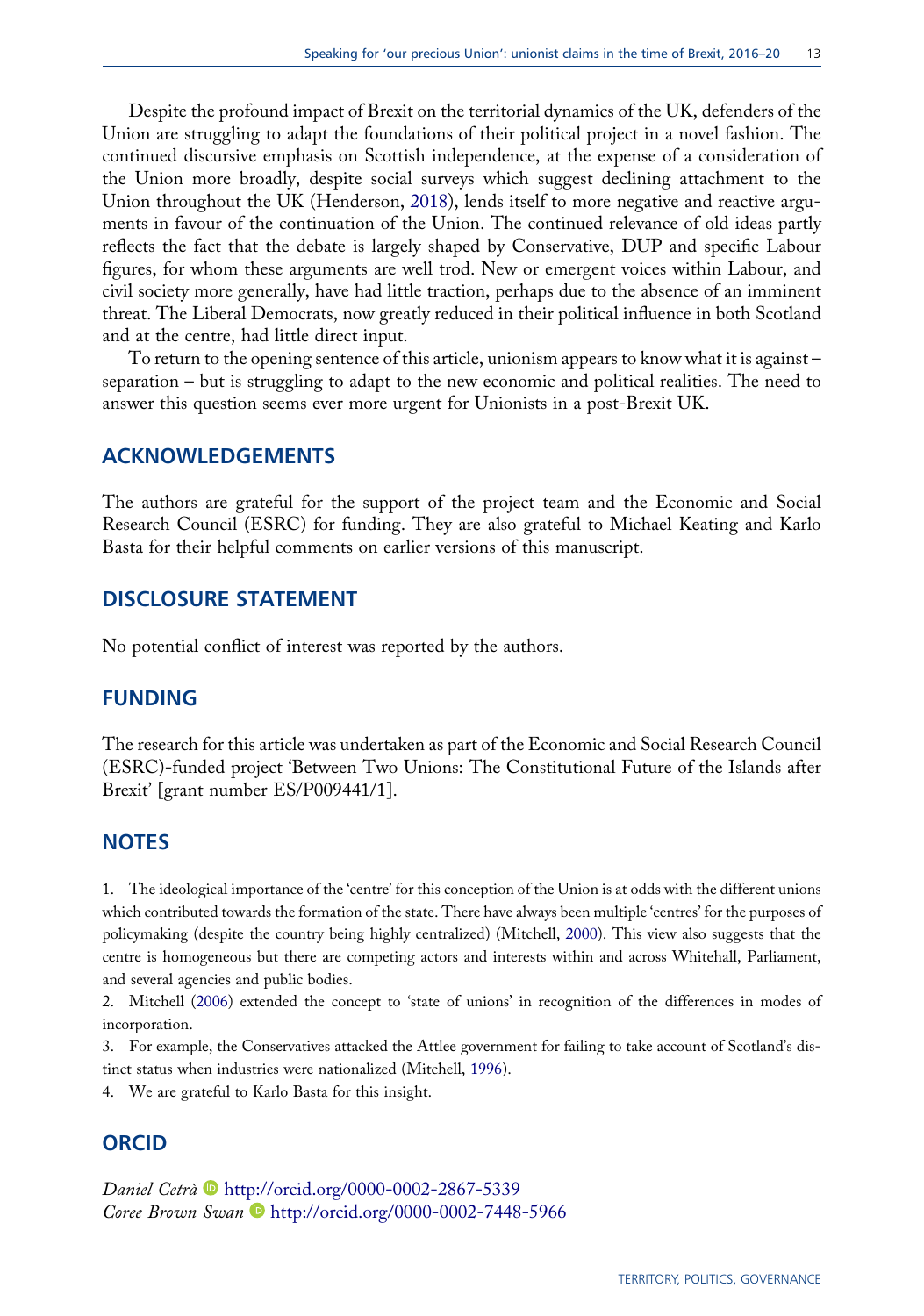# **REFERENCES**

- <span id="page-14-3"></span>Aughey, A. (2018). The state of the Union: Lessons for a shared, prosperous future. Policy Exchange. [https://](https://policyexchange.org.uk/wp-content/uploads/2018/05/The-State-of-the-Union.pdf) [policyexchange.org.uk/wp-content/uploads/2018/05/The-State-of-the-Union.pdf](https://policyexchange.org.uk/wp-content/uploads/2018/05/The-State-of-the-Union.pdf)
- <span id="page-14-27"></span><span id="page-14-22"></span>Brown, G. ([2007,](#page-11-0) February 27). Speech on Britishness. London.
- <span id="page-14-13"></span>Brown, G. ([2014\)](#page-9-0). My Scotland, our Britain: A future worth sharing. Simon & Schuster.
- <span id="page-14-1"></span>Brown, G. ([2019,](#page-6-1) June 25). Combatting the far right. London.
- <span id="page-14-23"></span>Brown, G. ([2020a\)](#page-2-0). Getting Brexit done is leaving Britain undone. London, UK 20 January.
- Brown, G. ([2020b](#page-9-1)). The United Kingdom is too precious to be lost to narrow nationalism. The Guardian, 28 January.
- <span id="page-14-12"></span>Brown Swan, C., & Cetrà, D. ([2020\)](#page-4-0). Why stay together? State nationalism and justifications for state unity in Spain and the UK. Nationalism and Ethnic Politics, 26(1), 46–65. [https://doi.org/10.1080/13537113.2020.](https://doi.org/10.1080/13537113.2020.1716443) [1716443](https://doi.org/10.1080/13537113.2020.1716443)
- <span id="page-14-28"></span>Cetrà, D., & Brown Swan, C. ([2020\)](#page-11-1). State and majority nationalism in plurinational states: Responding to challenges from below. Nationalism and Ethnic Politics, 26(1), 1–7. [https://doi.org/10.1080/13537113.2020.](https://doi.org/10.1080/13537113.2020.1716435) [1716435](https://doi.org/10.1080/13537113.2020.1716435)
- <span id="page-14-6"></span>Cetrà, D., & Swenden, W. ([2021\)](#page-4-1). State nationalism and territorial accommodation in Spain and India. Regional and Federal Studies, 31(1), 115–137.
- <span id="page-14-30"></span><span id="page-14-16"></span>Colley, L. ([2003\)](#page-7-0). Britons: Forging the nation 1707–1837. Pimlico.
- <span id="page-14-10"></span>Constitution Reform Group. [\(2018](#page-11-2)). Act of Union Bill.
- <span id="page-14-14"></span>Darling, A. ([2018,](#page-4-2) May 21). A response to Rt Hon Ruth Davidson MSP. Policy Exchange.
- <span id="page-14-24"></span>Davidson, R. [\(2017](#page-6-2), May 15). Nationalism should not be confused with patriotism. Orwell Foundation.
- Drakeford, M. [\(2019](#page-9-2), October 11). Neither nationalism nor populism will secure Wales the future it deserves. Cardiff.
- <span id="page-14-25"></span><span id="page-14-17"></span>Dugdale, K. [\(2017](#page-9-3), March 21). Debate on independence referendum. Scottish Parliament.
- <span id="page-14-29"></span>Foster, A. ([2017,](#page-8-0) April 29). My plan to protect the Union. Glasgow.
- <span id="page-14-20"></span>Foster, A. ([2018,](#page-11-3) May 21). Ulster unionism and the rest of the UK. Belfast.
- <span id="page-14-31"></span>Fraser, M. ([2020,](#page-8-1) June 2). Coronavirus would have caused catastrophe for an independent Scotland. The Scotsman.

Henderson, A. ([2018\)](#page-13-4). Brexit, the Union, and the future of England. Political Insight, 9(4), 32–35. [https://doi.org/](https://doi.org/10.1177/2041905818815196) [10.1177/2041905818815196](https://doi.org/10.1177/2041905818815196)

- <span id="page-14-21"></span>Herald Scotland. ([2017,](#page-8-2) January 20). Scottish independence would bring 'turbo-charged' austerity, says Jeremy Corbyn. 20 January.
- <span id="page-14-5"></span><span id="page-14-0"></span>Hill, H. ([2020,](#page-1-0) February 11-12). Opening remarks. These Islands: Our Past, Present, and Future. Newcastle.
- Jackson, A. ([2020\)](#page-3-0). The Scottish union in historic perspective. In M. Keating (Ed.), Oxford handbook of Scottish politics (pp. 42–58). Oxford University Press.
- <span id="page-14-8"></span>Jeffery, C., & Wincott, D. [\(2006](#page-4-3)). Devolution in the United Kingdom: Statehood and citizenship in transition. Publius: the Journal of Federalism, 36(1), 3-18. <https://doi.org/10.1093/publius/pjj014>
- <span id="page-14-19"></span><span id="page-14-18"></span>Johnson, B. [\(2020a\)](#page-8-3). HC Debate European Union (Future Relationship) bill. House of Commons, 30 December.
- <span id="page-14-2"></span>Johnson, B. [\(2020b,](#page-8-4) July 23). In sickness and in health, this Union matters. The Times Scotland Sunday Times.
- Keating, M. [\(2009](#page-3-1)). The independence of Scotland: Self-government and the shifting politics of union. Oxford University Press.
- <span id="page-14-11"></span><span id="page-14-4"></span>Keating, M. [\(2021](#page-3-2)). State and nation in the United Kingdom: The fractured union. Oxford University Press.
- Keating, M., & McEwen, N. (Eds.). [\(2017\)](#page-4-4). Debating Scotland: Issues of independence and union in the Scottish referendum. Oxford University Press.
- <span id="page-14-26"></span><span id="page-14-9"></span>Kerr, S. ([2018,](#page-10-0) July 23). Strengthening the Union. House of Commons Debate.
- <span id="page-14-7"></span>Labour Party. ([2007\)](#page-4-5). The governance of Britain: Green Paper.
- Lecours, A. ([2012\)](#page-4-6). Sub-state nationalism in the western world: Explaining continued appeal. Ethnopolitics, 11(3), 268–286. <https://doi.org/10.1080/17449057.2010.507114>
- <span id="page-14-15"></span>Lloyd, J. ([2020\)](#page-7-1). Should auld acquaintance be forgot: The great mistake of Scottish independence. Wiley.